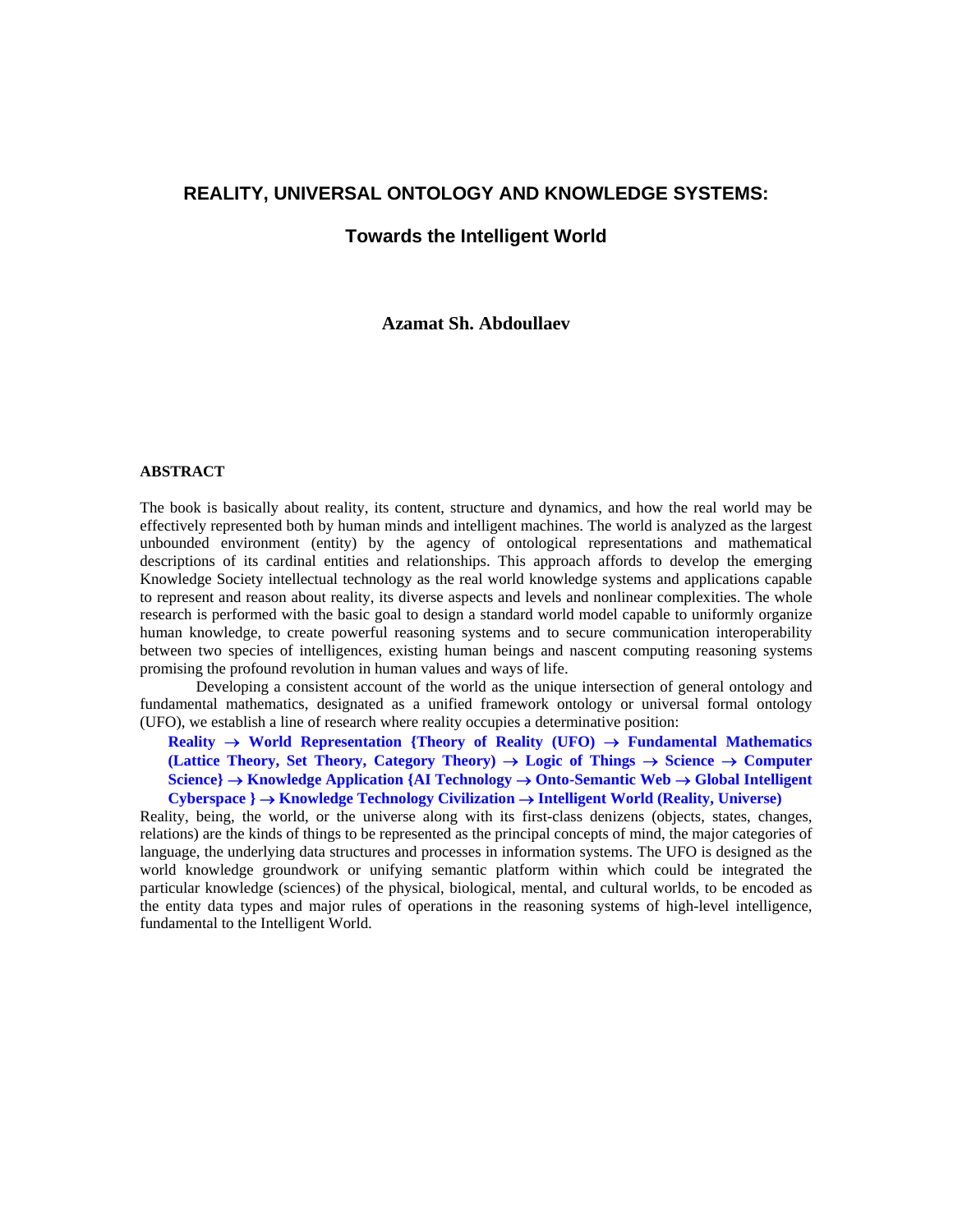# **Table of Contents**

#### PREFACE

I. INTRODUCTION: Towards the Intelligent Civilization of Ontological Technology

What are Ontology and Computing Ontology ?

The Standard Ontology for Machines and People

Knowledge Society and Ontological AI Technology

References

II. WAYS TO VIEW THE WORLD: a Standard Ontology as the Reality Framework and World Code

Introduction

Top-Level Ontologies and Languages: the state of the art

Ontological Fundamentals

The Elements and Principles of Reality

Carving Reality at its Joints, or the Ways to Classify Things, Beings, Entities, or Resources

Conclusion

References

III. THE WORLD CODE: Mathematical Ontology as the Real Road to Reality

Introduction

The Standard Model of Reality

The Mathematical Categories of the World

Conclusion

References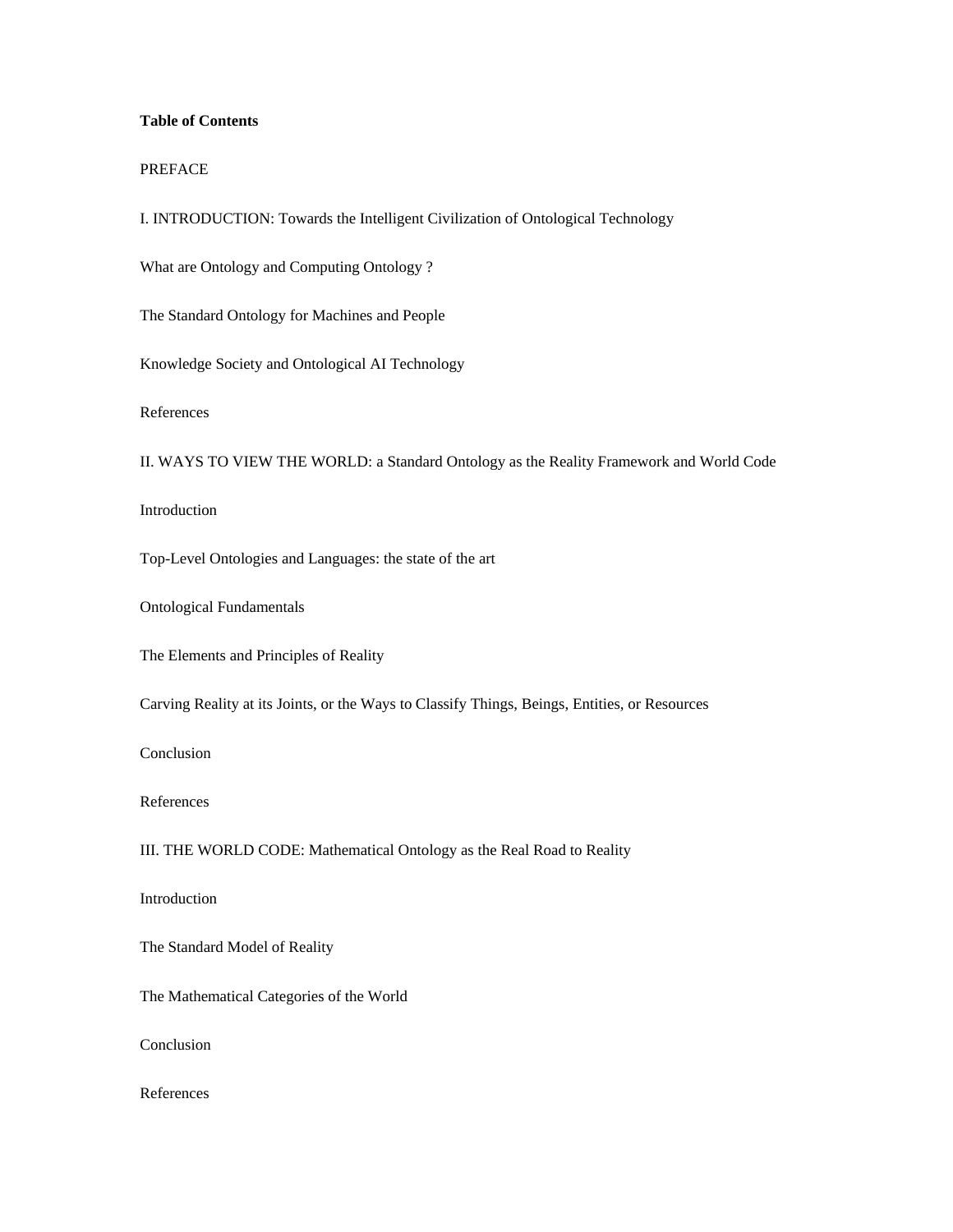## IV. WHAT MAKES REALITY: Ontological Classes and Rules

Introduction

The Pillars of Reality Modeling

The Class of Substance (Objects, Material and Nonmaterial)

The Class of State (Properties, Qualities, and Quantities)

The Class of Change (Actions, Activities, and Events)

Conclusion

References

## V. WHAT ORDERS REALITY: Relationship, Relatives and Relations

Introduction

How to Define and Represent Relations

The Ontology of Relations

A Universal Classification of Relations

Conclusion

References

### VI. WHAT ORGANIZES THE WORLD: N-ary Relationships

Introduction

The Mathematics of Real Relationships

The Formal Ontology of Relationships: N-Relational Model of Reality

Conclusion

References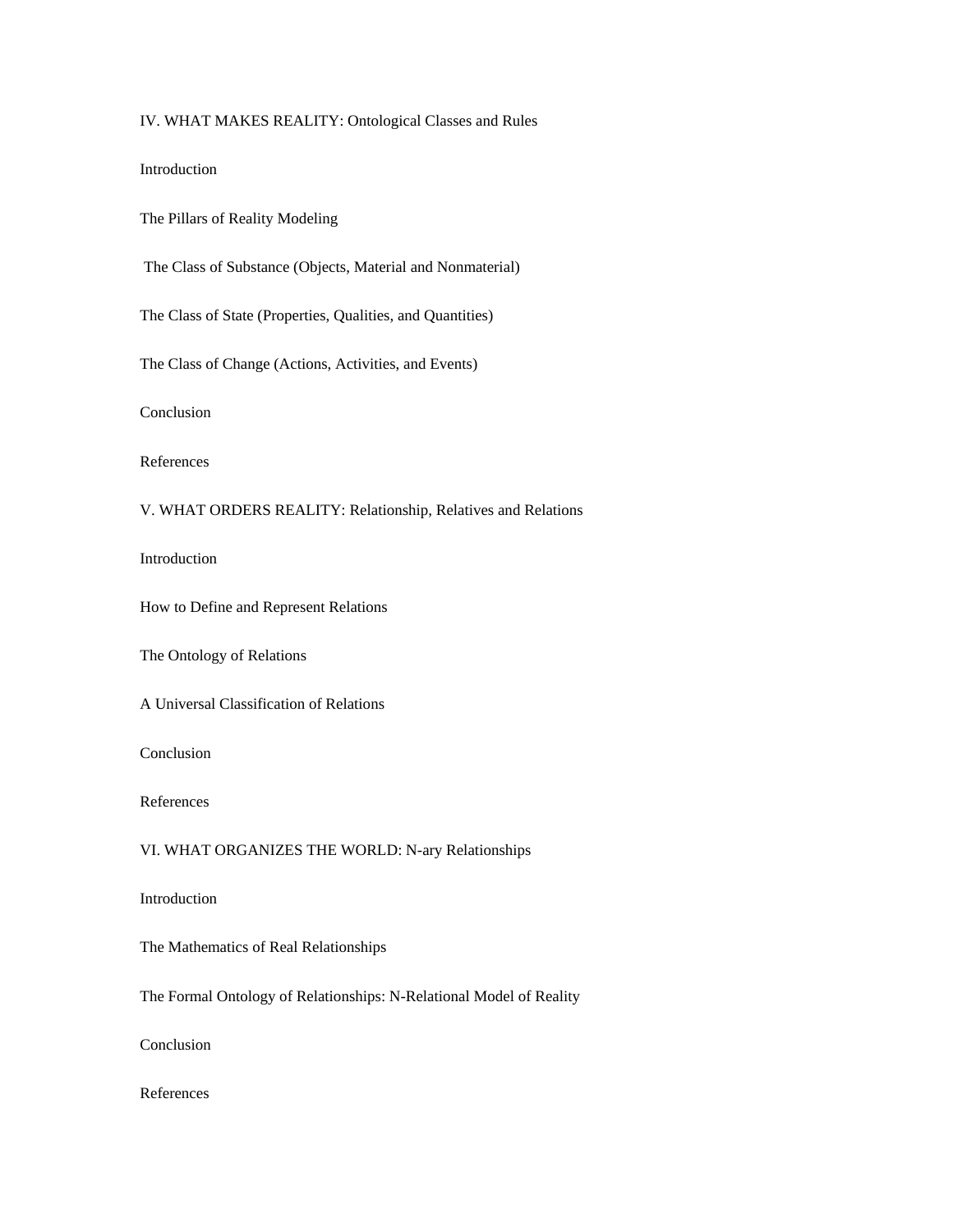### VII. WHAT DETERMINES REALITY: Causality as the Life-or-Death Relationship

Introduction

A Unified Causal Theory: Causality, Reverse Causality, and Causation

Causal Physics: Natural Processes, Forward and Reverse

Causal Sociology: Formal Representation of Social Reality

Causal Mathematics: Formal Representation of Complex Reality

Causal Reversibility as a Mechanism of the World, or the All-Embracing Totality of Reverse Causality

Conclusion

References

VIII. HOW TO REASON ABOUT THE WORLD: the Common Reasoning Platform

Introduction

The Real Logic of Things: the Kinds of Human and Machine Thinking

Common Reasoning Environment: World Reasoning Rules and the Web Rules Language

Conclusion

References

IX. HOW THE WORLD IS SIGNIFIED: Real World Semantics or What is Meaning Relationship

Introduction

Ontology and Semantics

Ontological Linguistics: a Unified Theory of Language

Conclusion

References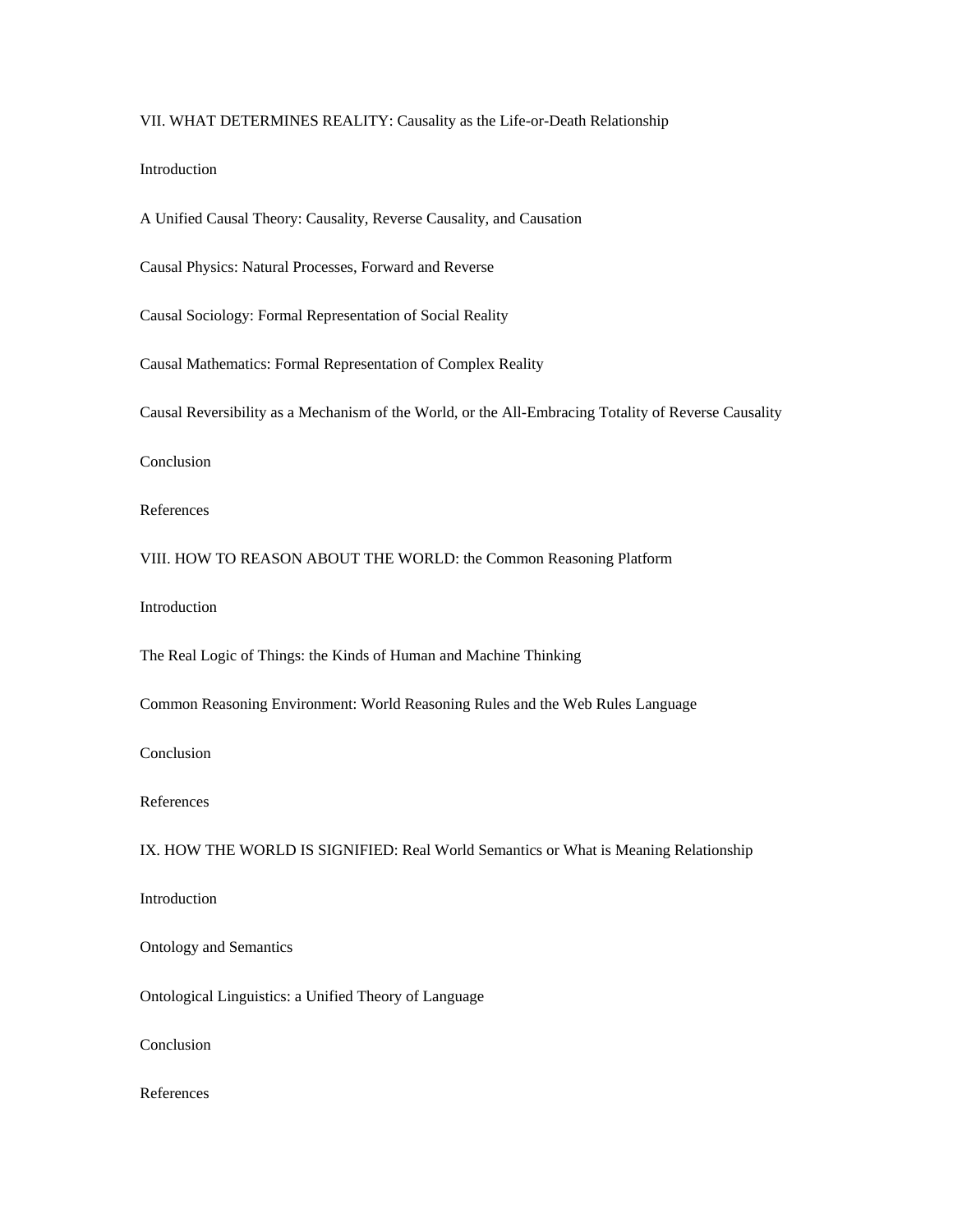# X. HOW TO REPRESENT THE WORLD: Ontology-Controlled Natural Languages

Introduction

Universal Namespace and Web Namespaces

Prepositions and Adverbs: Nature, Meaning, and Classification

Verb Space: Verbs, Predicates, and Entity Types

Sentence Patterns: Sentences and RDF Triples

Causal Statements: Syntax, Semantics, Ontology

Conclusion

References

XI. NATURAL LANGUAGE INTELLIGENCES: the Virtual or Digital Aristotle

Introduction

A Universal Query System: the Entity Categories for Question Answering Systems

The Standard Ontology and the WordNet Taxonomy

Conclusion

References

XII. THE KNOWLEDGE SOCIETY APPLICATIONS: the RRR Language Machines

Introduction

The RRR Machines: the Nature of Knowledge and World Knowledge Systems

The Meaning Processing in the Virtual Aristotle

Ontology Machinery and Universal Knowledge Transducer

The Encyclopedic Knowledge Base of the Virtual Aristotle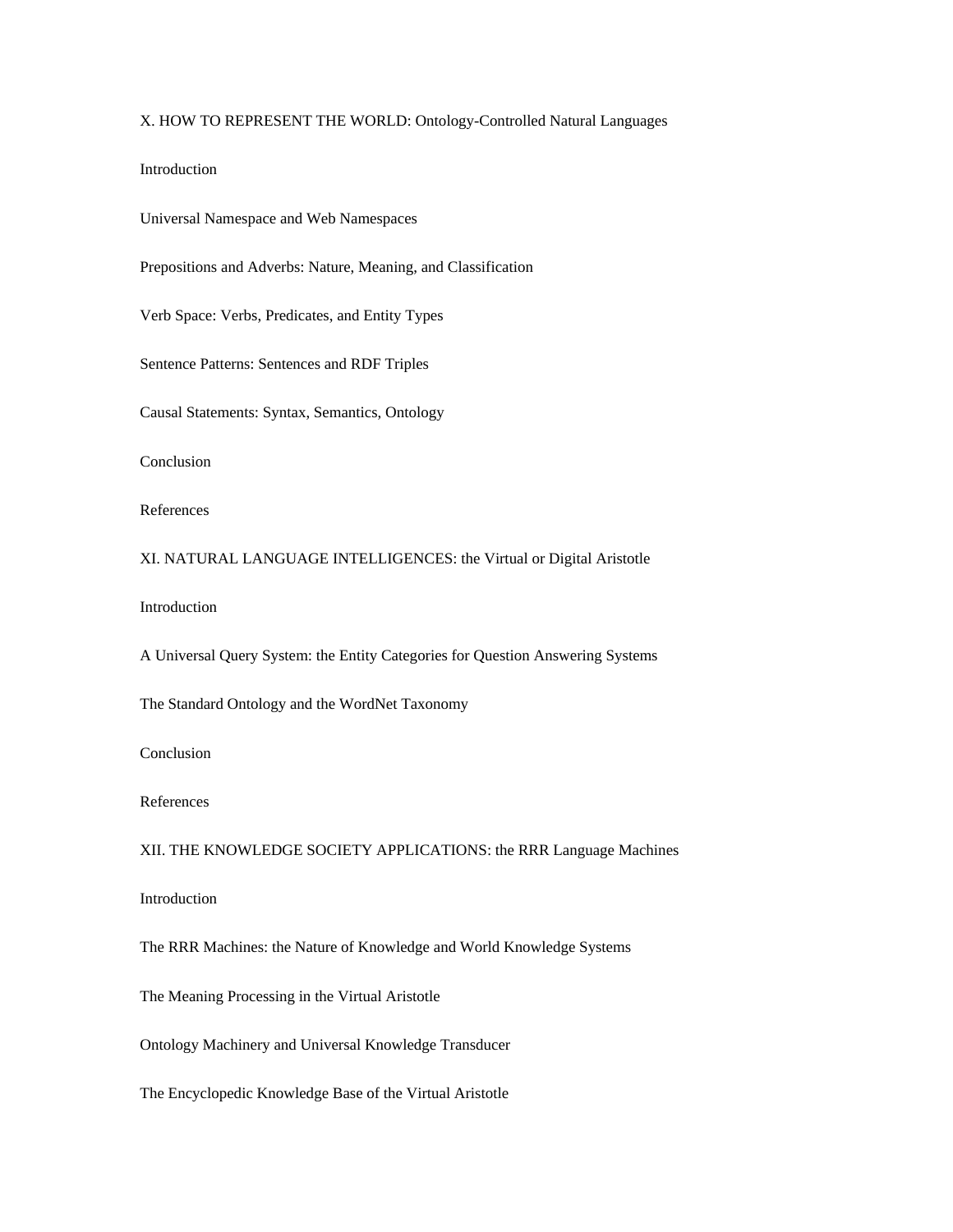#### Conclusion

#### References

### XIII. REALITY CLASSIFICATION SYSTEM: A Product Line of the EIS UFO

- The USECS®, Unified Standard Entity Classification Scheme
- UFO and Upper Ontologies
- The Encyclopedic Knowledge Base of the Virtual Aristotle

Book Summary

### **ILLUSTRATIONS**: Diagrams and Figures

#### **List of Figure Captions**:

Figure 1. The Knowledge Sources of UFO

Figure 2. The Universal Classification of Things

Figure 3. The Hierarchy of Natural Entities

Figure 4. The Lattice of Reality

Figure 5. The Causal Order of the World Categories

Figure 6. The Taxonomy of States

Figure 7. Mental Processes: the Materials of the Mind

Figure 8. The Lattice of Relations

Figure 9. Causal Relationships as a Preordered Category

Figure 10. A Causal Model of Complex Processes

Figure 11. The Relationships of Language, Mind and Reality

Figure 12. The Word Network for Entities and Relations

Figure 13. The Meaning of Symbols

Figure 14. The Classification of Machinery

Figure 15. The Knowledge Level of the Virtual Aristotle Machine

Figure 16. The Relationships of Knowledge Domains

#### **The List of Tables**:

Table 1. The World structure and mathematical representations

Table 2. The Meaning of Relative Operations

**SUPPLEMENT: Ontological Lexicon**